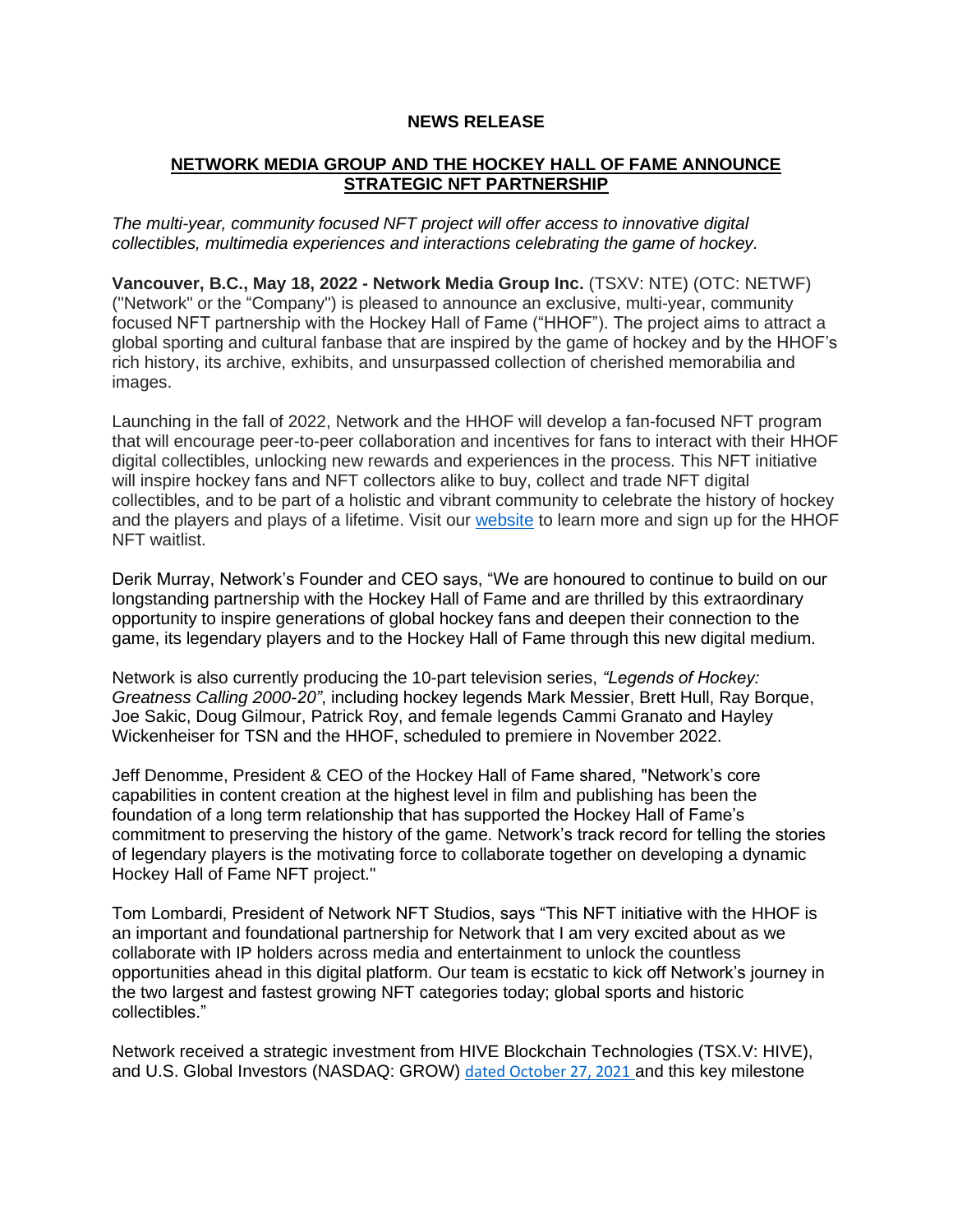announcing Network's NFT partnership showcases Network's continued commitment and momentum in the emerging NFT marketplace.

### **About Network Media Group / Network Entertainment**

*Network Media Group is the parent company of Network Entertainment Inc.* Network Entertainment is a creatively driven, boutique film, television, and digital content production company that creates, finances, and produces award-winning programming for television, digital platforms and movie audiences around the world.

The Network premium brand of content delivers world-class casts and features visually cinematic, richly crafted storytelling. The Company's productions are consistently embraced by both audiences and critics alike, garnering awards, record ratings and unparalleled media coverage for Network and its partners. Newly formed Network NFT Studios collaborates with IP owners, artists, and top talent to create, distribute, and monetize NFT campaigns and related initiatives in the digital universe [\(networknft.ca\)](http://networknft.ca/).

For additional information on Network Entertainment Inc., visit [www.networkentertainment.ca](http://www.networkentertainment.ca/)

# **Enquiries**

Trevor Treweeke Director of Capital Markets 778.870.5028 [trevor@networkentertainment.ca](mailto:trevor@networkentertainment.ca)

### **About the Hockey Hall of Fame**

The Hockey Hall of Fame ("HHOF") was established in 1943 to honour and memorialize individuals who have brought special distinction to the game of hockey and those who made outstanding contributions to the development and advancement of hockey anywhere in the world, and to collect, research, preserve, exhibit and promote objects, images and other historical materials connected with the game at all levels. As a not-for-profit corporation and registered charity, HHOF owns and operates a museum and place of entertainment offering state-of-the-art exhibits, theatrical presentations and educational programming from its premises at Brookfield Place, Toronto, and a multi-purpose archive, resource centre and research facility located at 400 Kipling Avenue, Toronto.

# **Contact**

Kelly Masse Director, Corporate and Media Relations Hockey Hall of Fame 416.933.8212 [kmasse@hhof.com](mailto:kmasse@hhof.com) / @kellyhockeyhall

*Neither the TSX Venture Exchange nor its Regulation Services Provider (as that term is defined in the policies of the TSX Venture Exchange) accepts responsibility for the adequacy or accuracy of this release.*

### *Cautionary Statement on Forward-looking Information*

*Except for historical information contained herein, this news release contains forward-looking statements that involve risks and uncertainties. These statements are necessarily based upon management's perceptions, beliefs, assumptions and expectations, as well as a number of specific factors and assumptions that, while considered reasonable by management of the*